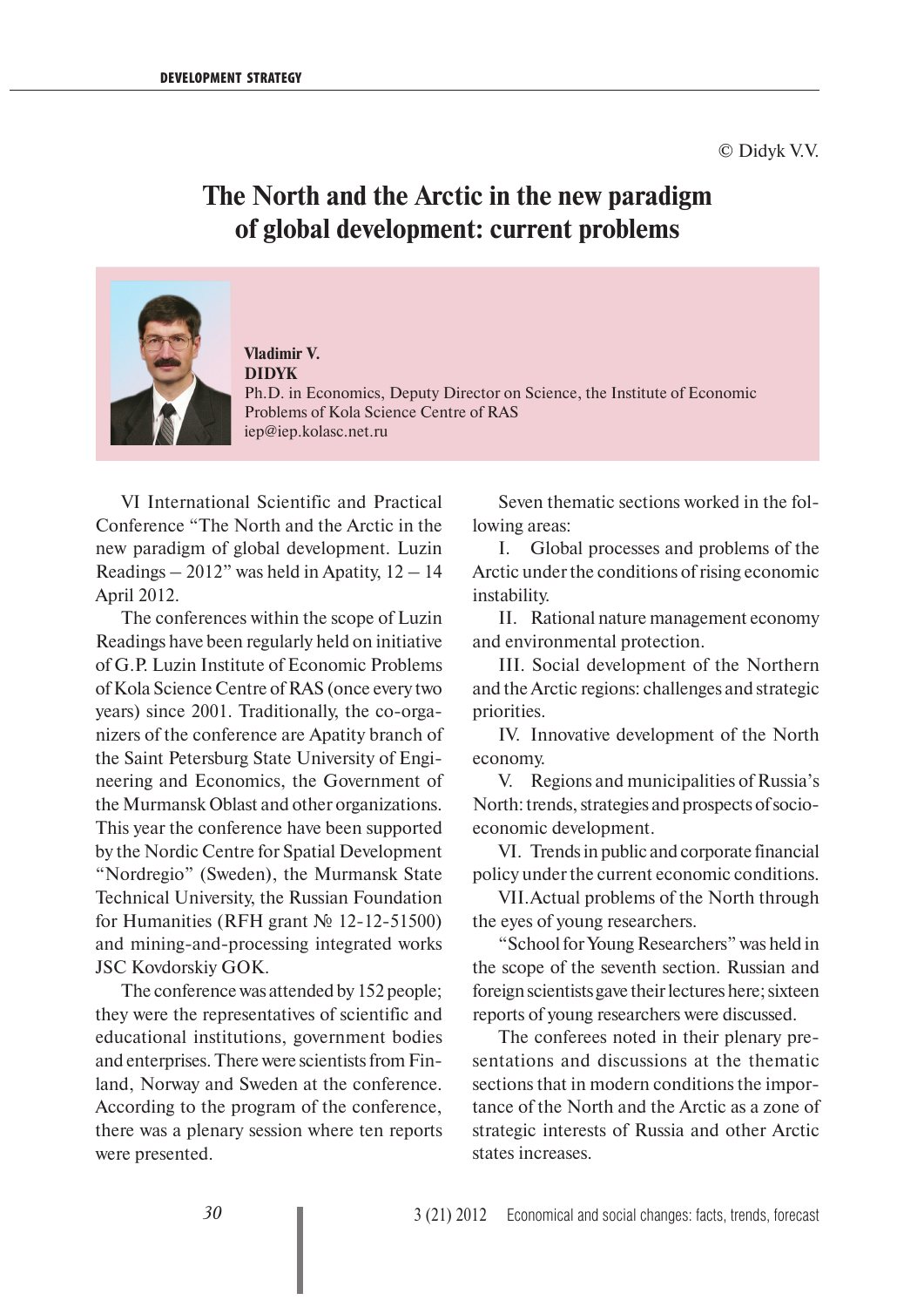These interests are caused by the unique geopolitical, natural, resource and socioeconomic potential of this macro-region. The factors of increased strategic importance of the Russian North and the Arctic are the intensification of globalization processes, sharpened battle for the Arctic resources and the need to embed Russia into a new geo-economic model of the world development as a full-fledged global player, who can make a significant contribution to the pioneering research, development and arrangement of the Arctic areas.

The strategic importance of the North and the Arctic zone of Russia puts the question of the need to organize all kinds of socio-economic activities in this area, including the development of human potential, effective management of natural resources, achieving maxi-mum environmental safety, development of transport, service industries and information service.

Natural conditions in the Arctic and subarctic regions of our country are so severe and the reserves of minerals and biological resources are so huge that it is necessary to have an extensive international cooperation with the mobilization of Russian scientific and technological potential and the establishment of the order protecting the legitimate interests of our country. It is reasonable to consider the experience of foreign countries in support to the regions of the North and the Arctic, including the use of tax credits and incentives for the enterprises operating in these areas.

The unique resources of hydrocarbons, that have been developed on the Arctic shelf recently, fundamentally alter the position, prospects and developmental trends of fuel and energy complex and all other sectors in the global economy. Therefore, it is necessary to reconsider the current priorities and form a new concept of efficient, environmental and socially attractive subsurface use in this region.

The "Principles of State Policy of the Russian Federation in the Arctic for the period till 2020 and beyond" adopted in September 2009 proved that the Government had recognized the growing strategic importance of the Arctic areas in our country's development. However, the implementation of some important statements of these Principles is delayed. Such basic documents as the laws on Russia's Arctic Zone and the Northern Sea Route, the Strategy for the Development of the Arctic Zone and the State Programme for the Social and Economic Development of Russia's Arctic Zone haven't been approved so far.

The system of effective functioning and using science, technology and innovation potential hasn't been practically formed. Nevertheless, they could become the essential prerequisites for the innovative industrial development of the North and Arctic regions in the medium and long term.

The institutional environment of the northern territories is not adapted to the challenges of a new economy. There is a lack of institutions that are necessary for the development of partnership relations between government, business and society. At the same time, the availability of these institutions is one of the main conditions for the sustainable spatial development of northern territories.

Inefficient management of resource and socio-economic development in the Russian North and Arctic areas are shown in the continuing growth of social problems, which include the reduction in quantitative and qualitative characteristics of human potential in most regions of the North, outflow of the most active working-age population, poor public health, high mortality rate, low standard and quality of life, significant reduction in the economic attractiveness of the North, lack of young professionals including specialists in innovations, discrepancy between the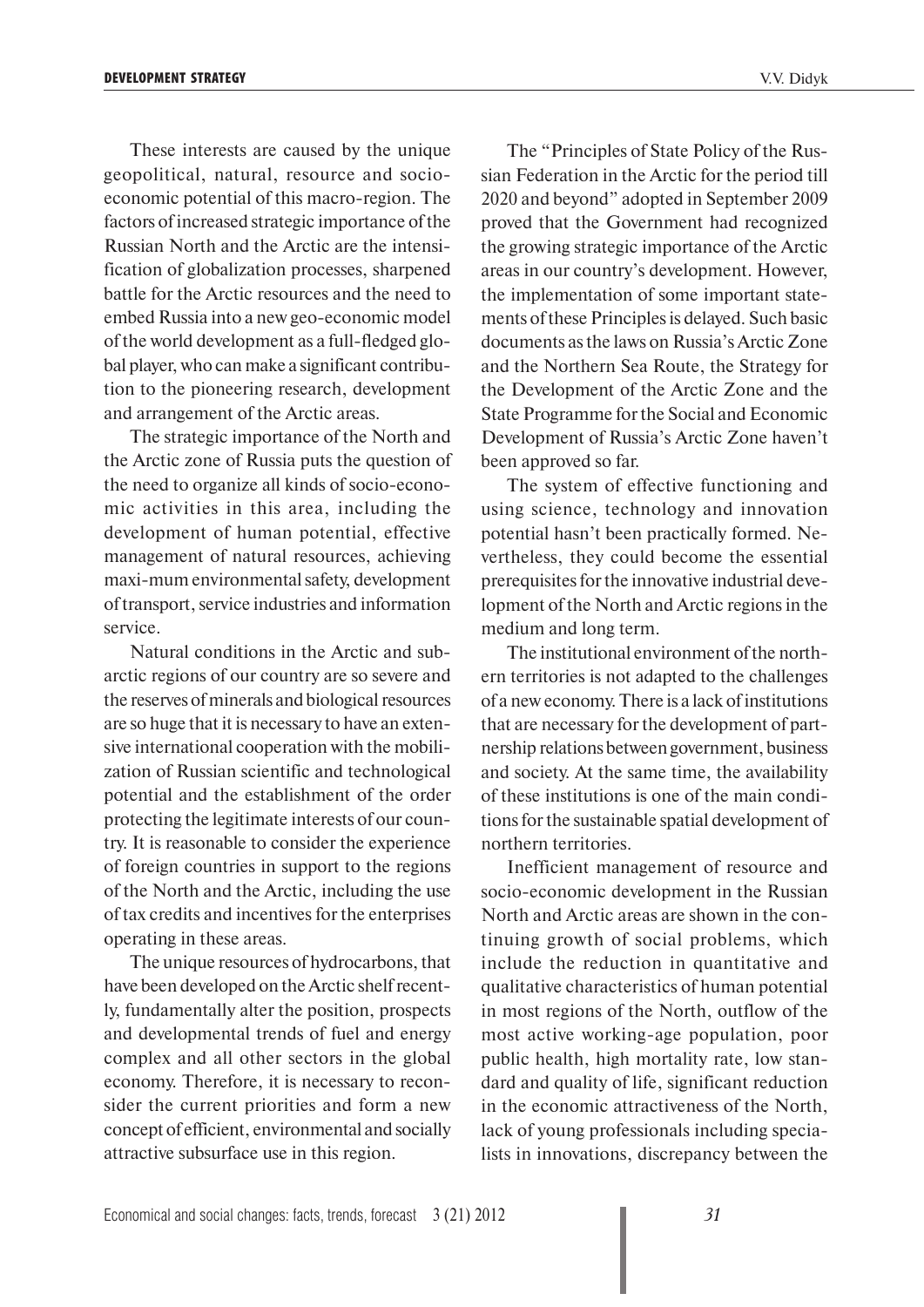social infrastructure of the North and modern standards, totality of specific northern problems relating to such exposed social groups as pensioners and indigenous peoples of the North.

The nonhomogeneous space of the Russian North is revealed in various differences (natural, economic, demographic, ethnic, cultural, etc.) not only at the regional level, but at the municipal level mostly. The current municipal policy, which is implemented by the federal authorities, leads to the predominance of centralization and management unification trends and strengthening of various forms of state control over the local authorities, without regard to the specific of municipalities. This doesn't contribute to the development of selfregulation, which is the basis of social stability and economic space.

Social problems of the regions and municipalities of the North and the Arctic require a new developmental paradigm of the North, which should eliminate the colonial character of using northern territories and their resources. It is necessary to take the direction to make the North habitable and create favorable conditions for the population of the North and habitat conservancy.

The new person-oriented paradigm of development requires the responsible attitude of federal, regional and municipal authorities to social policy in the North and the Arctic. The high spontaneity degree of social transformations in Russia, which causes a lot of negative effects, raises the question of the need to harmonize the actions of the federal, regional and municipal authorities, business and civil society in order to achieve positive social results.

As a result of their work, VI International Scientific and Practical Conference adopted the Resolution on the ways that allow overcoming the identified negative trends and addressing the problems of socio-economic development of the North.

The conferees considered that the scientific community should take active part in carrying out researches and developing practice guidelines on their base in the following areas:

**Forming a new northern policy of the state that is adequate to modern global challenges and national interests,** taking into account the interests of the people, who live in the North and the Arctic area of Russia, and that includes a system of the following measures:

## *а) at the Federal level:*

– *regulating the legislation of the North* and adopting a package of socially-oriented political, legal and strategic documents (first of all, the Law on Russia's Arctic Zone, the Law on the Northern Sea Route, the Strategy for the Development of Russia's Arctic Zone, the State Programme for the Social and Economic Development of Russia's North and Arctic Zone);

– *developing and implementing the tax and non-tax mechanisms* of equitable distribution of the northern natural resource rent, its redistribution in favour of the northern regions, indigenous ethnic groups and local communities;

– *ensuring the institutional harmonization* of the current distribution system of administrative authorities, their financial security resources and responsibility for their implementation;

– *implementing a subsidiarity principle in the inter-budgetary relations* that provides for the decentralization of financial flows and solves the problems of territorial development at the lowest level, where their implementation is possible and effective;

– *developing the mechanisms for promoting and realizing the social responsibility of business*, including large resource corporations, the development of various forms of public-private partnership;

– *addressing the problem of citizens' mobility*, who wish to leave the northern regions, including the aspects of housing; creating conditions for labour spatial mobility of young and middle aged people in the North;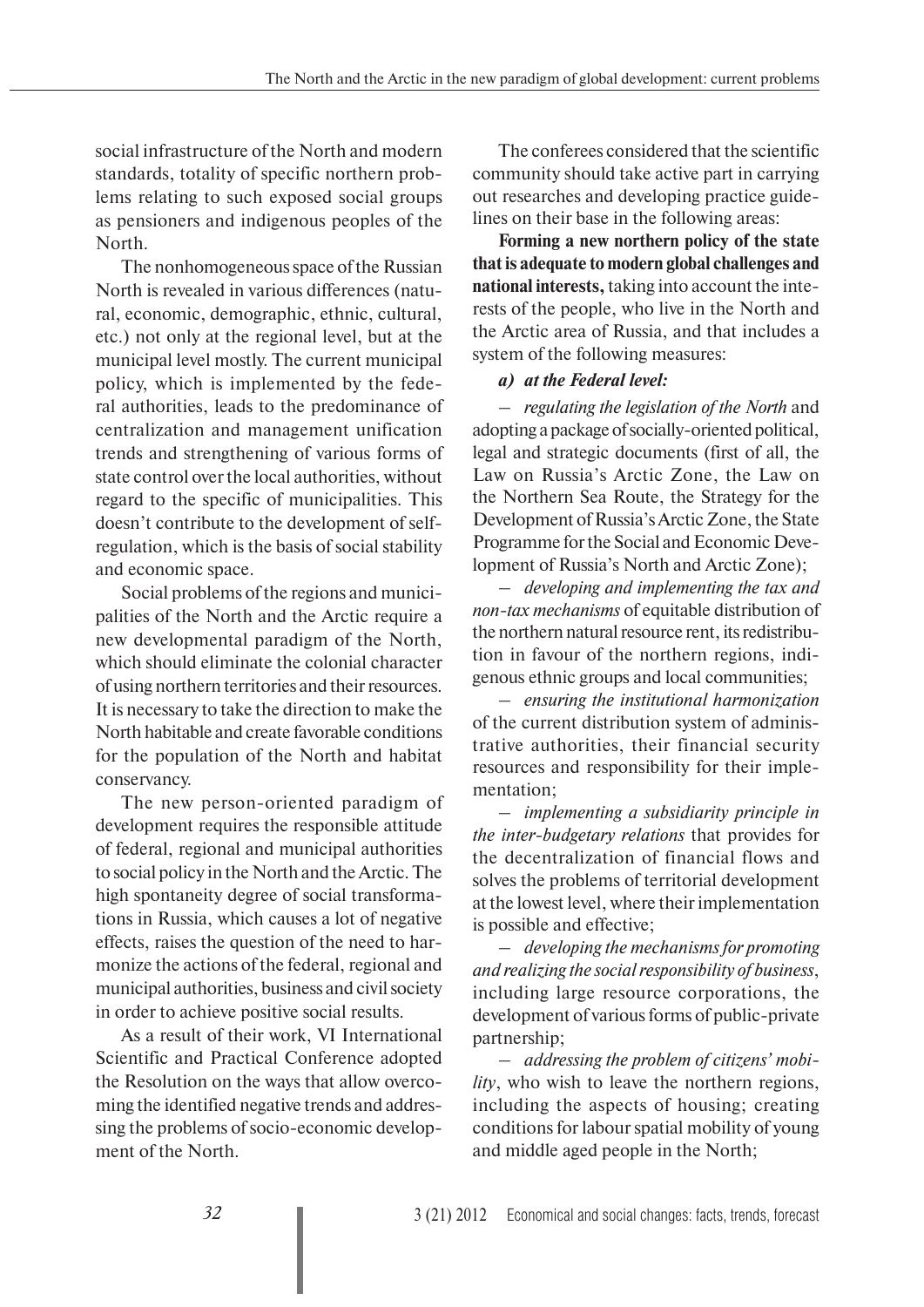– *developing innovation processes*, including technological and social innovations, large-scale support for diversification programmes of municipalities, especially the northern one-company towns;

– *creating the specific mechanisms of the northern state policy* concerning different types of local northern communities (cities, onecompany towns, national villages, agro-trade villages); implementing the measures aimed at encouraging the self-development of northern regions and municipalities, at the support for local communities' initiatives and the development of civil society and social capital of the North;

– *supporting the development of social services* (health care, education, housing and communal services, physical culture and sports, etc.), development of social and transport infrastructure, implementation of special large-scale northern projects aimed at the rapid modernization of social infrastructure in the North and ensuring the standards for its accessibility and quality, which are comparable to the standards achieved in the developed regions of the foreign North;

## *b) measures at the regional and municipal levels* aimed at:

– developing human potential in the northern regions: overcoming the trends of migration and natural population loss, increasing a level of public health and education in the North, including the training of professionals with northern specialization:

– *rise in the standard of living and economic attractiveness of the North*: increase in minimum salary up to the level that isn't lower than two values of the regional living cost; reducing the wage gap between the government sector and manufacturing industries; increase in business responsibility for ensuring northern guarantees and compensations (including the return of the relevant article in the legislation); providing the maximum employment of able-bodied population;

– *improving the economic status and the situation on the labour markets:* active diversification of northern economies, primarily, of one-company towns, on the base of small and medium-sized business development, including the service of state-financed resource sectors and industries, tourism (especially eco-tourism and ethno-tourism), agriculture; the development of science and education, including their specific directions for the North; reducing unemployment rate down to its natural level;

– *attracting and assigning of young professionals, including the specialists in innovations*: improving northern youth policy; material support to young families; social infrastructure development; improving comfort living environment; forming public-private partnership for the harmonization between supply and demand on regional labour markets; attracting employers to form training directions in professional education; promoting the participation of resource corporations to employ young specialists for innovation development of the North;

– modernization of social infrastructure in the North: ensuring its conformity to the highest standards and the specifics of the northern regions, new aims of some people, who live in the North and choose a settled way of life in the multigenerational family in the North, as well as to disabled population development; increasing the availability and quality of services; promoting social programmes that are implemented by corporations and aimed at the development of local communities; creating conditions for forming the new mechanisms of interaction between large companies and local communities in the development of social infrastructure;

– *creating conditions for population mobility in the North*: improving the efficiency of government programmes and developing regional and local (involving business, insurance companies) support mechanisms for disabled northerners, who want to leave the North, as well as the labour spatial mobility of young and middle aged population of the North;

– *increasing the involvement of municipalities in the process of strategic planning*, training of